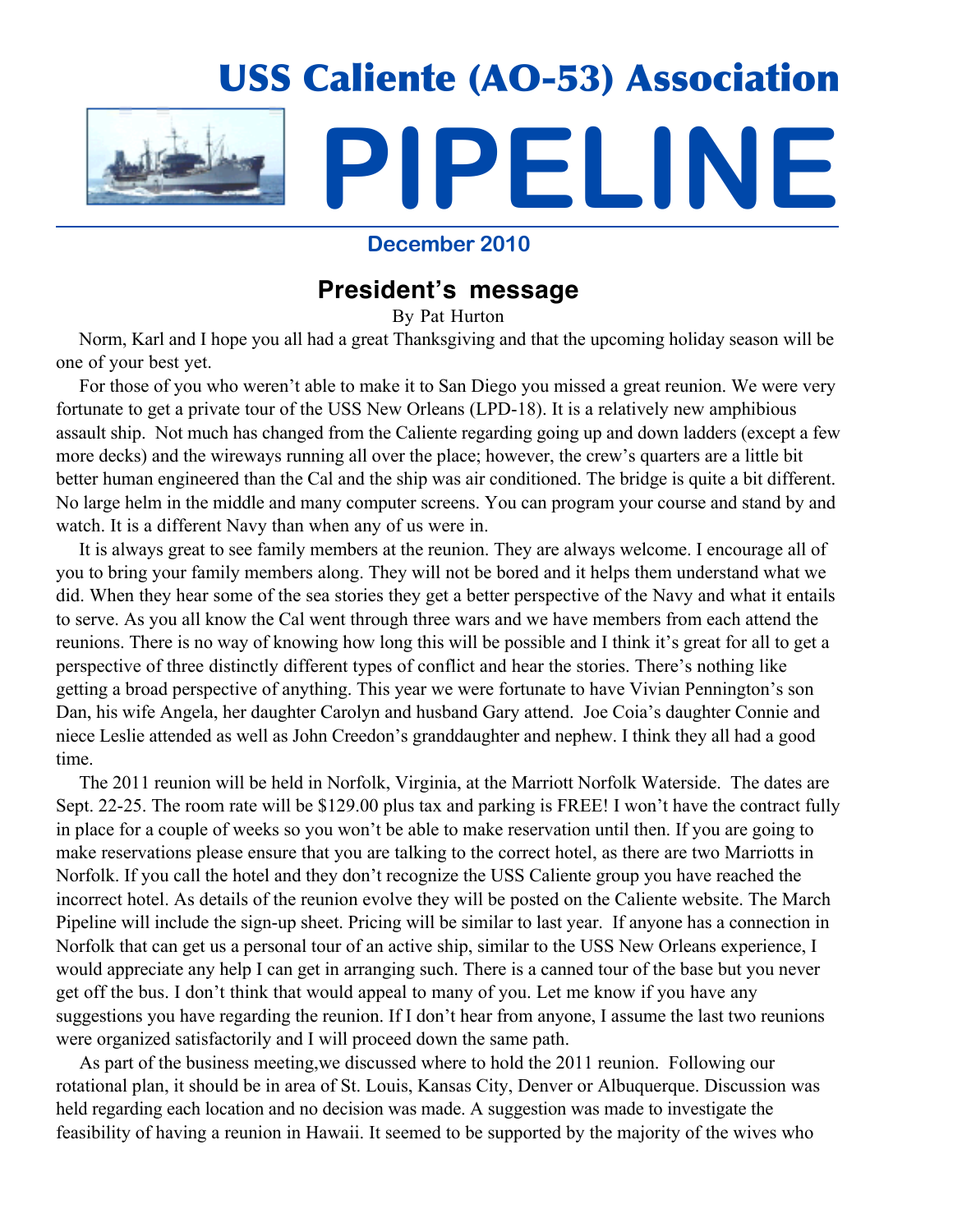were present. I would appreciate your inputs regarding the likelihood of your attendance at any of these sites. If you would rank order the sites it would help greatly.

 As you know a lot of groundwork goes into the reunions and the more input we get regarding locations, events etc. the better the reunion. Based on your feedback I hope to narrow the selection to two sites before the March Pipeline comes out. The final selection will be made at the 2011 business meeting in Norfolk by the members present. We get a better discussion regarding site selection if we narrow the choices down ahead of time. The more information/feedback Norm Street and I get, the better the choice will be. Please let Norm or me know what you are thinking. My email is gigandpat@digitalpath.net and Norm's email is normstreet@sbcglobal.net. You can also phone or write if that is more convenient.

 Norm and I have been talking to a person in Norfolk who is a Navy wife and makes hats, polo shirts, sweatshirts and dungaree type jackets. The dungaree jackets would cost around \$70.00 in black or denim blue color. To get an idea of the type of item that can be produced please visit the website www.companycasuals.com. If there is any interest we may be able to get a bulk buy discount. Please let me know if and what you may be interested in and I'll pursue it. You may also deal individually if you so desire. I can provide a Cal patch and/or rocker as necessary.

 I know we ask every time, but Norm would like someone to take over the website. Don't worry about taking over as you will get plenty of feedback regarding content etc. Norm wants to focus his efforts on recruiting and, like all of us, needs help. If you are the least bit computer literate (some of our younger members must be better than us senior pensioners) please contact myself or Norm if you can help.

If you haven't paid your dues for 2011 please send them to me.

| Income                             | \$13,632.00  |
|------------------------------------|--------------|
| <b>Expenses</b>                    |              |
| Disc Jockey                        | \$500.00     |
| Photographer                       | \$750.00     |
| Dinner Cruise/USS New Orleans Tour | \$4,675.00   |
| Westin San Diego                   | \$8,175.00   |
| <b>Total Expenses</b>              | \$14,100.00  |
| Income Over/(Under) Expenses       | $(\$468.00)$ |

## **2010 San Diego reunion income/expenses**

### **Welcome aboard to our new members:**

 Kevin Anderson, who lives with his wife Kelly in Coral Springs, FL, was an YN3 when he served aboard the Cal from 1970-1972

 Austin Barbay, who lives with his wife Elizabeth in Sunshine, LA, was a BM3 when he served aboard the Cal from 1955-1957

David Bingham, who lived with his wife Chris in Olalla, WA, was a CS2, when he served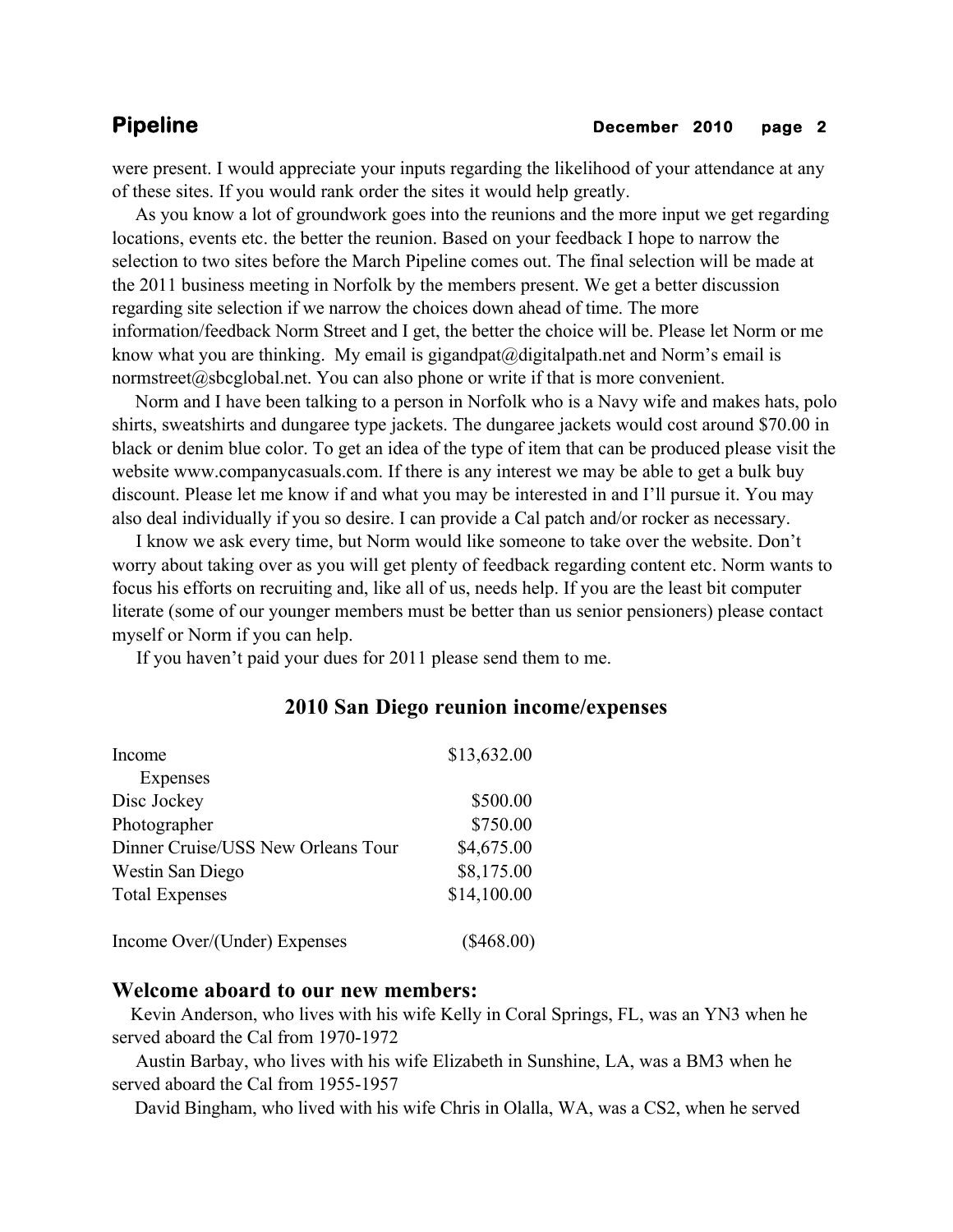aboard the Cal from 1971-1972

 Joseph, (Jim) Carriere, who lives in Oglesby, IL, as a QM3 when he served aboard the Cal from 1961-1963

 Thomas Crouch Sr., who lives with his wife Cheryl in Tucson, AZ., was an SN when he served aboard the Cal from 1961-1963

 Juergen Muelder, who lives with his wife Elke in Cameron Park, CA, was an ET2 when he served aboard the Cal from 1957-1959

 Dennis Pedersen, who lives with his wife Gwen in Fort Collins, CO, was a LTJG when he served aboard the Cal from 1962-1964

 Rosario (Skip) Schembari, who lives with his wife Barbara in LaCañada, CA, was a BM3, when he served aboard the Cal from 1968-1971

## **In Memoriam:**

We are sad to note the passing of five former shipmates.

 Eddie R. Hayes passed away Sept. 12, 2010, at age 78 in Independence, MO. He served on the CA from 1952 to 1955 as a GM2. Eddie is survived by his wife of 51 years, Nancy; children Kathy (Dennis) Lafaver, Brenda (Brian) Kinkade and Chris (Melissa) Hays; eight grandchildren; sister Lois Adkison; brothers J.R. and Jerry (Linda) Hays.



USS Caliente Association President: Pat Hurton Vice President: Norm Street Secretary: Red Ward Pipeline Editor: Karl Seitz



 The Pipeline is the official quarterly newsletter of the USS Caliente Association. It is a place to share your memories. Please send them via e-mail to seitzao53@gmail.com or by regular mail to Karl Seitz, 1212 30th St. South, Birmingham, AL 35205-1910.

 Masthead picture of USS Caliente (AO-53) used with permission of Dan Davis. Association dues are \$10 per year due Jan. 1, payable by Jan. 15. Checks should be made out to The USS Caliente Association and mailed to Pat Hurton, 14075 Kelsey Drive, Chico, CA 95973-9262.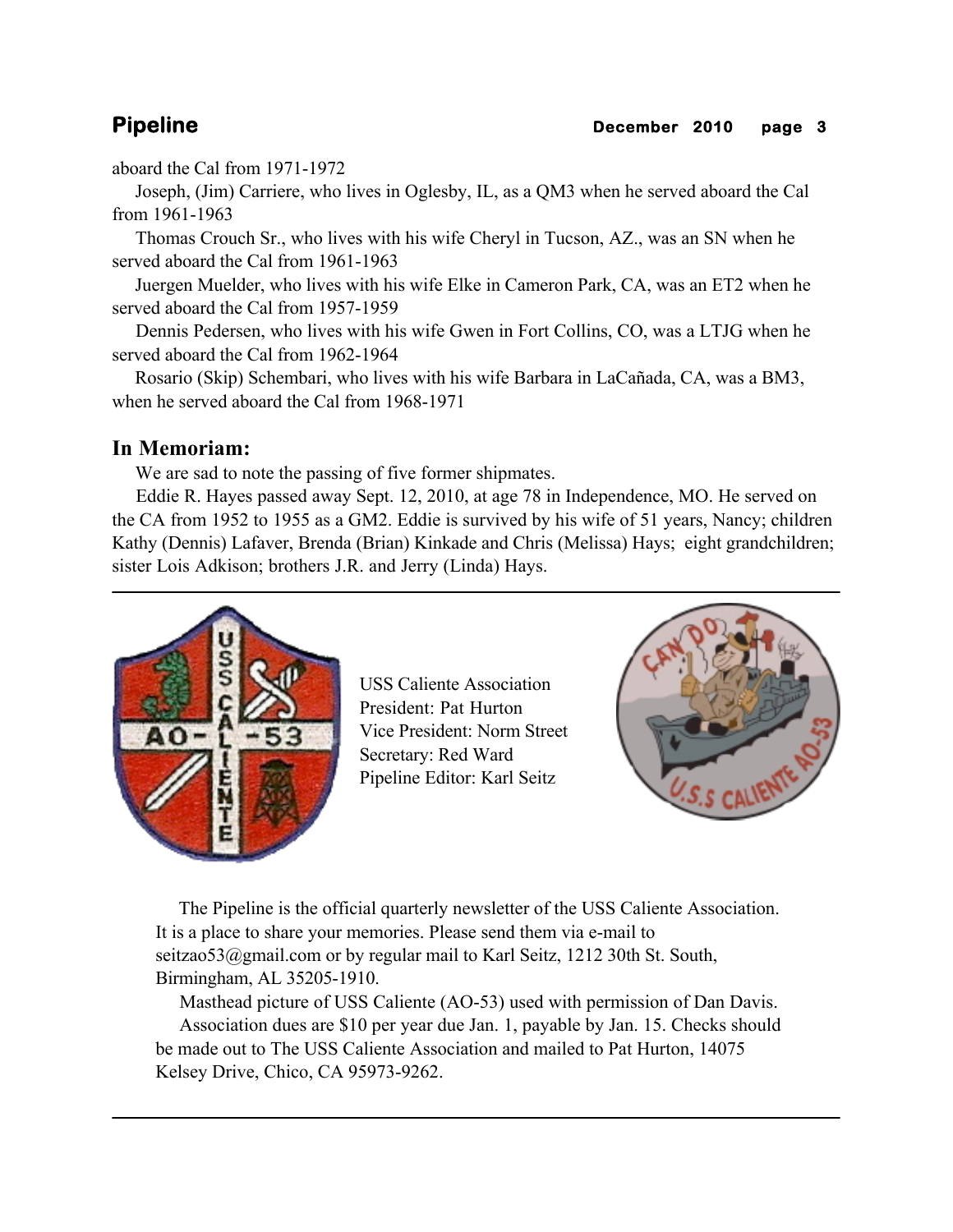Joe Kabacinski passed away Oct. 16, 2010, at age 73 in Bremerton, WA. He served on the Cal from 1971 to 1972 as a BM1. Joe Kab is survived by sister, Gloria Tilly, brothers Larry, Justin, Dwayne, Kenny and Ray Kabacinski, all of Green Bay, WI. Joe enlisted in the Navy in 1954 and retired in 1974. He then drove a cab and bartended in San Diego, CA, until 1980 when he retired to Bremerton.

 Philip Maffei passed away Sept. 30, 2010, at age 88 at his home in Concord Township, PA. He served on the Cal from 1943 to 1946 as a MM1. Philip is survived by daughters Janet A. Maffei, Lisa Maffei Hahn and Christina A. Maffei; sister, Dolores Hilferty, brothers Ottavio, Anthony, Joseph and Frank M. Maffei; four grandchildren and one great grandchild.

 Lloyd Lester Oliver passed away Sept. 3, 2010 at age 76. Lloyd lived in Indianapolis, IN, and is survived by his wife Dixie Ella. Lloyd served on the Cal from 1951-1955 and was an SK2.

 Larry Prater passed away Aug. 11, 2010, in Modesto, CA, at age 72 after a series of health problems that followed surgery for a broken hip suffered in late July. He served on the Cal from 19 Nov 1956 to 9 Jul 1958 as a seaman. Larry is survived by his wife of 46 years, Lynda; children Kristin and Leigh; six grandchildren and three brothers. He was predeceased by daughter, Laurel. Larry retired from the Burlington Northern Santa Fe Railroad in March 1997 after 35 years. In a letter to Norm Street, Lynda wrote that Larry was excited about the USS Calliente Association and Norm's help in finding out what had become of former shipmates.

# USS Caliente (AO-53) Annual Business Meeting

Westin San Diego September 17, 2010

 The meeting was called to order by President Pat Hurton at 9:00 AM. Thirty-two (32) members were present. Some members' wives and family also attended. A quorum was present.

### **Old Business:**

The minutes of the prior meeting were approved.

 USS Caliente Plaque: Pat stated that two thousand eighty five dollars (\$2,085) had been collected toward the goal of thirty five hundred dollar (\$3,500) for the Cal plaque to be placed on the "Wall of Remembrance" at the Admiral Nimitz museum in Fredericksburg, Texas. Pat asked for permission to take the balance of the money from the General Fund and get the plaque making process started. A motion to do such was made and seconded. The motion was passed without dissent.

 US Navy Memorial Fund: Pat stated that eight hundred four (\$804) dollars had been raised as a donation to the US Navy Memorial. Pat stated that he was waiting for the amount to equal an even one thousand dollars (\$1,000) before donating the money. Pat asked for permission to take the balance of the money from the General Fund and send in a donation. A motion to do such was made and seconded. The motion was passed without dissent.

Treasurer's report: Pat presented the attached treasurer's report showing a balance of fourteen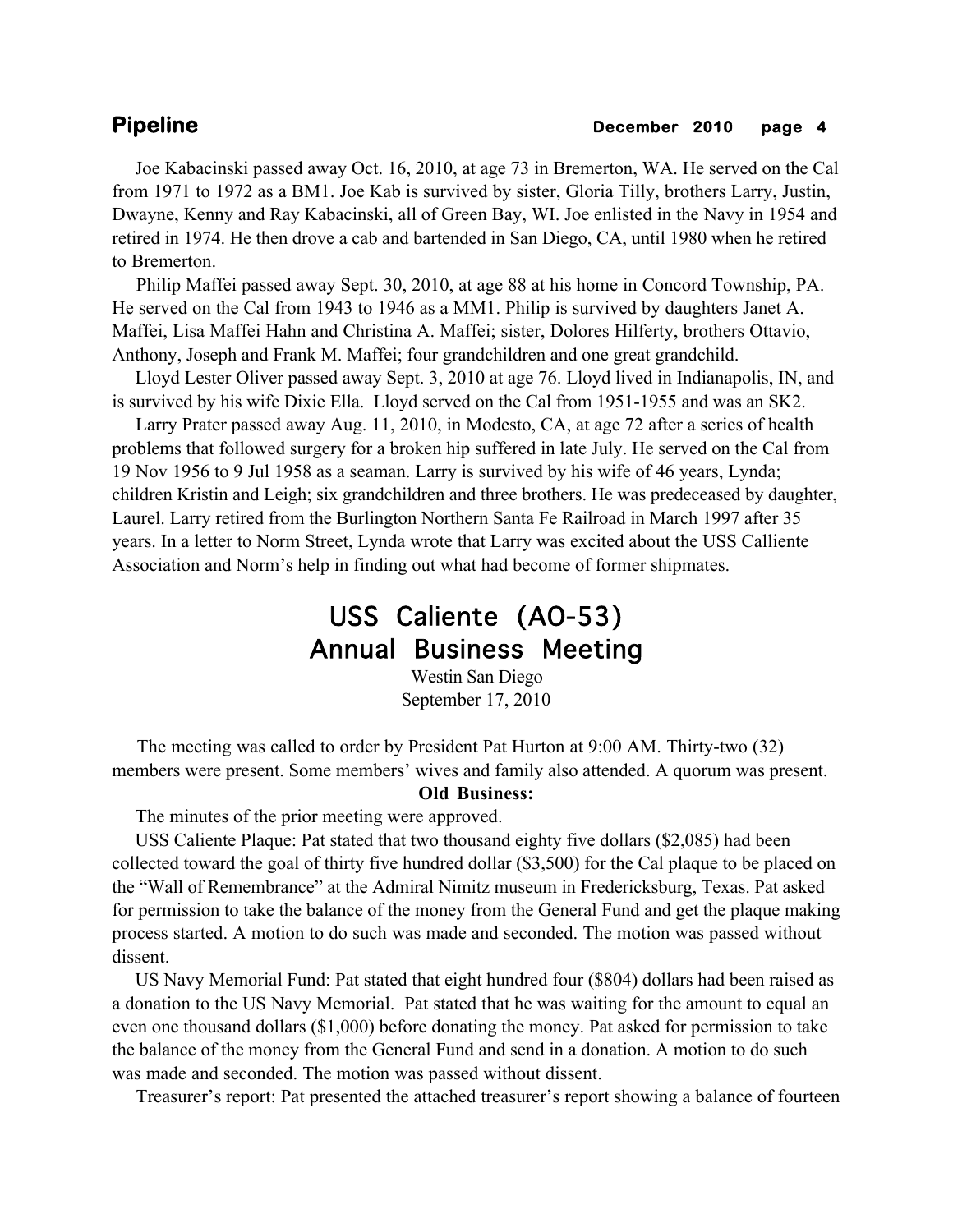thousand six hundred twenty seven dollars and twenty seven cents (\$14,627.75). After taking the monies for the plaque and US Navy Memorial the balance will be eleven thousand six hundred twenty seven dollars and seventy five cents (\$11,627.75)

 2011 Reunion Site: As approved at the last business meeting the site of the 2011 Reunion will be Norfolk/Virginia Beach, VA. Date yet to be determined.

## **New Business:**

 2012 Reunion: Pat Hurton recommends that the next reunion be held in either St. Louis, MO, Kansas City, MO, Denver, CO, or Albuquerque, NM. Discussion was then held regarding the various sites. Pat asked for a show of hands regarding each site. Denver received the most votes. Discussion was held regarding persons who couldn't travel to high altitudes due to oxygen requirements. A motion was made to "not hold a reunion at any site over twenty five hundred feet (2,500)". The motion died for lack of a second. A suggestion was made to hold the 2012 reunion in Hawaii. By show of hands this was the most popular site. Pat Hurton stated it would be difficult to arrange a reunion in Hawaii as we have no members that could provide "on site" inputs regarding various aspects of a reunion. J.C. Van Deusen offered to try and contact some acquaintances in Hawaii and to aid investigation of the feasibility. Pat Hurton stated he would gather information regarding each location and present it in the March 2011 Pipeline. No decision was made regarding the 2012 reunion site.

 Election of Officers: A motion was made and seconded that the current slate of officers be reelected. The motion was seconded. The motion was passed without dissent. Karl Seitz agreed to continue be the editor/publisher etc. of the Pipeline for at least another year. Discussion was held regarding the excellent job Karl has done with the Pipeline and it was agreed that he deserves the accolades of all for the outstanding issues he has published.

### **Other Business:**

 There being no other business to discuss a motion was made to adjourn the meeting. The motion was seconded. The motion was passed without dissent.

The meeting was adjourned.

## Treasurer's report

Sept. 17, 2010 Category Income Expenses Balance

 $$12,523.24$ 

| Opening Balance 9/26/2009 |            |  |
|---------------------------|------------|--|
| Income                    |            |  |
| Renewals                  | \$1,030.00 |  |
| New Members               | \$370.00   |  |
| Donations                 |            |  |
| Navy Memorial             | \$115.00   |  |
| General Fund              | \$150.00   |  |
| <b>Subtotal Donations</b> | \$265.00   |  |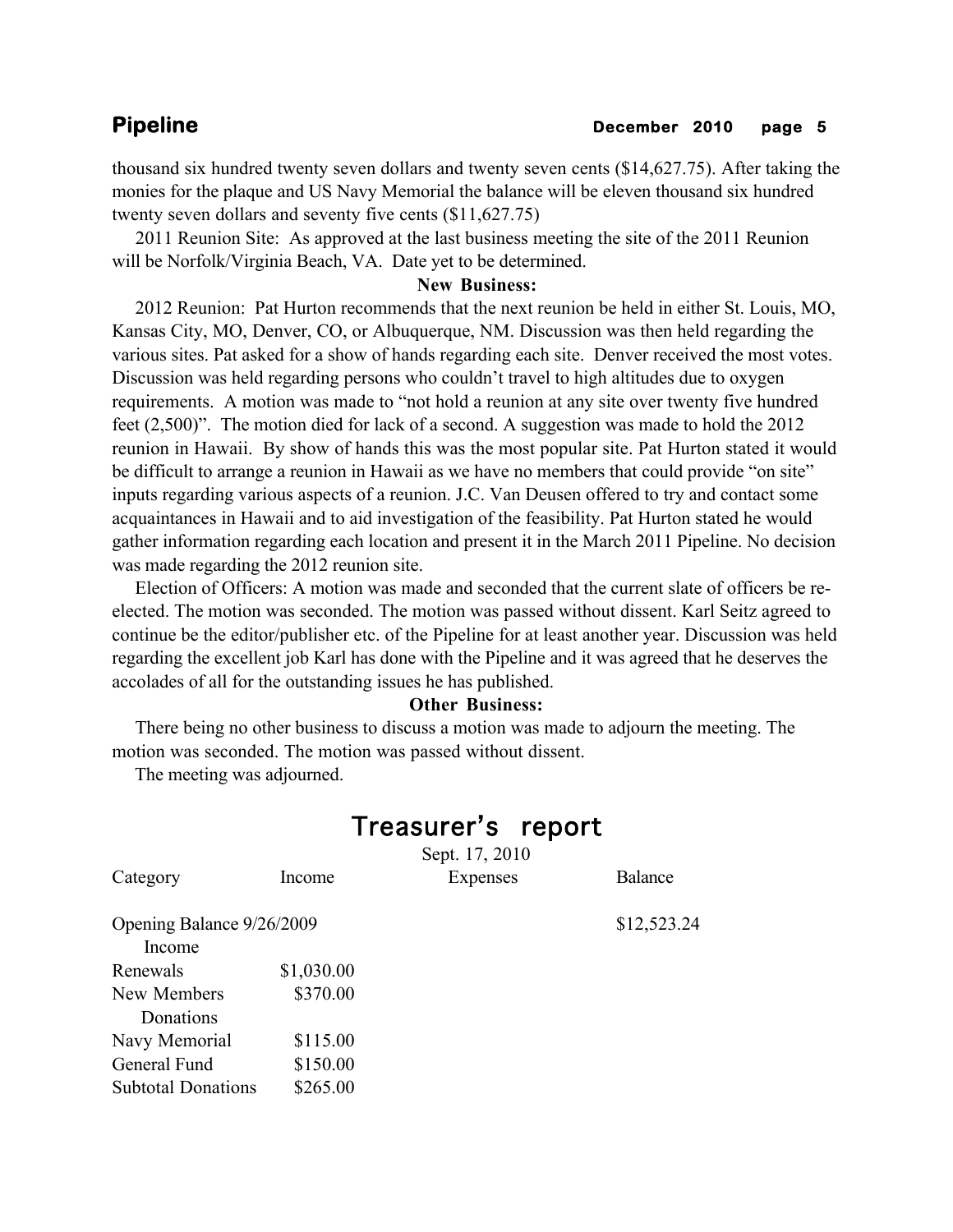| Interest on CD                  | \$65.35     |                      |             |
|---------------------------------|-------------|----------------------|-------------|
| <b>USS Caliente Plaque</b>      | \$1,805.00  |                      |             |
| <b>Total Income</b>             | \$3,535.35  |                      | \$16,058.59 |
| Expenses                        |             |                      |             |
| Pipeline                        |             | \$940.65             |             |
| Minneapolis Reunion             |             | \$490.19             |             |
| <b>Total Expenses</b>           |             | \$1,430.84           | \$14,627.75 |
| Total Balance on Hand 9/17/2010 |             |                      | \$14,627.75 |
| CD                              | \$4,773.47  |                      |             |
| Cash                            | \$9,854.28  | Navy Memorial        | \$804.00    |
| Total 09/17/2010                | \$14,627.75 | Cal Plaque           | \$2,085.00  |
|                                 |             | Funds available      | \$11,738.75 |
|                                 |             | <b>Total Balance</b> | \$14,627.75 |

# Editor's message

By Karl Seitz

Shipmate Jeff Myers needs help in solving an information problem:

 I was on the Caliente from 71 to 72 as a CS3 and sometime during that period we went up the Mekong or Saigong or one of the deltas or rivers to resupply some of the swift boats, but I am having a difficult time trying to get any info without having to put out a lot of cash.

 I have an Agent Orange Claim that was denied because of the Haas decision and the fact that I'm Cat 6 and Blue Water Navy. I did my initial claim in Arizona last year but have just now reopened it on Oahu since I am a resident.

 The National Archives said that it would cost over \$400 to get the ships logs which I need to prove that the ship was in Vietnam Waters (latitude/longitude, etc.) Is there anyone out there that has any info or any thing I can I can use for my claim? Or is there any one out there that I can contact that can help me?

 I can be reached at my yahoo mail which is expat.phil2012@yahoo.com or jemaloha2008@yahoo.com or jmyers20@gmail.com or by cell 808-271-6107.

 Jeff's request (see an update below) is the first time that I became aware that the Caliente had sailed on the interior waterways of Vietnam, although I did subsequently find a reference to the Cal conducting port replenishment operations at An Thoi and Vung Tau, apparently in 1970.

In any case, these operations are of interest for two reasons.

First, they are part of the Caliente's history and readers' memories of what happened during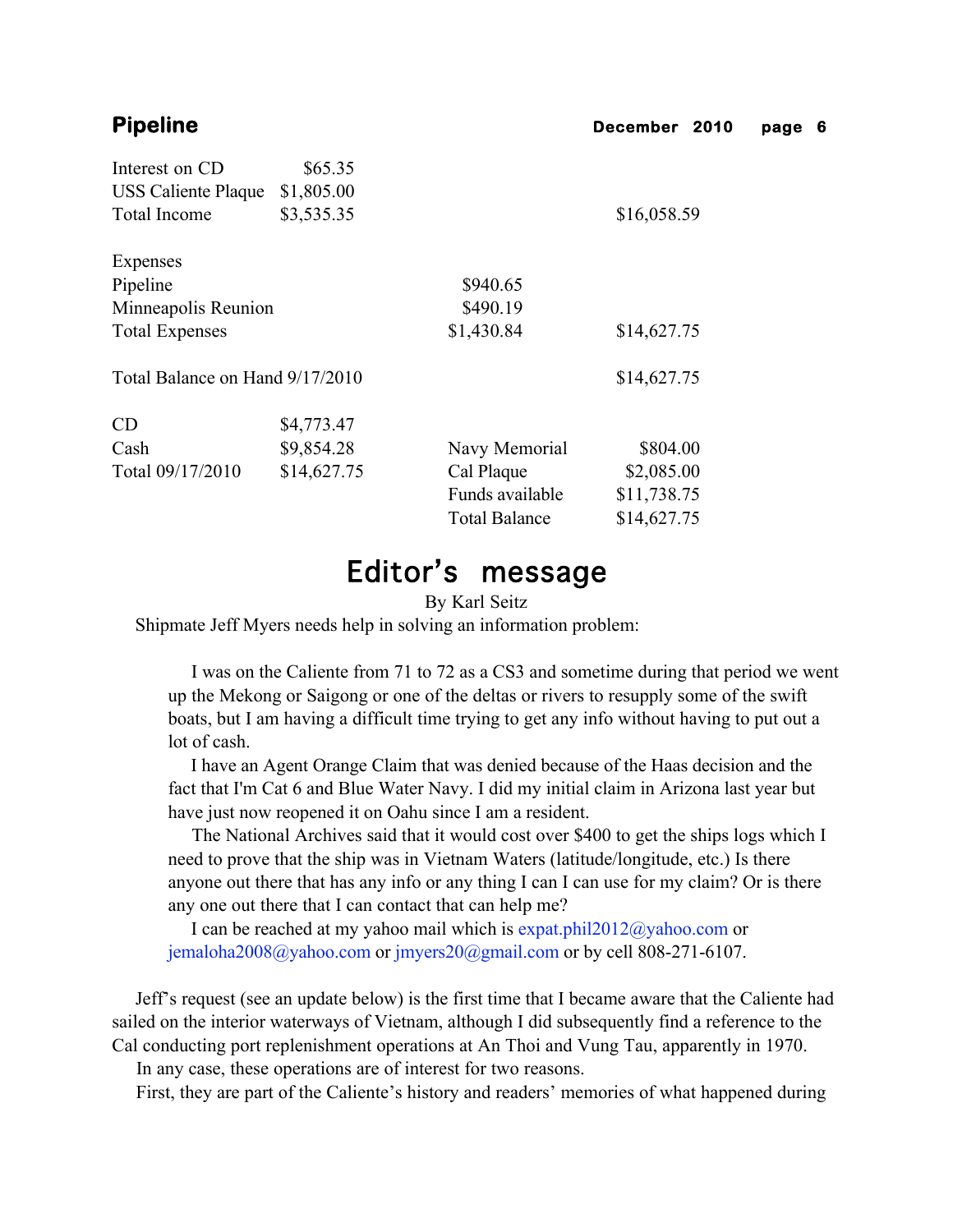## **Pipeline December 2010** page 7

those events would be most welcome in the pages of the Pipeline. If you have some memories to share, send them to Karl Seitz by one of the methods stated on page 3. Pictures sent via e-mail should have a resolution of at least 300 dpi.

 Second, the matter of exposure to Agent Orange and other dangerous chemicals used in Vietnam between Jan. 9, 1962, and May 7, 1975, should be of concern to all who served on the Caliente during that period. Veterans who served in Vietnam during this period and are diagnosed with one or more from a list of health conditions — prostate cancer being perhaps the best known — are presumed to have acquired the disease because of that exposure and are entitled to disability payments from the Department of Veterans Affairs.

 However, under current VA regulations, which were upheld by a U.S. Court of Appeals in the Haas case mentioned by Jeff, those who served off shore of Vietnam during the designated period are not entitled to the congressionally mandated presumption. While legislation is pending in Congress to expand coverage to so-called "blue water" sailors, no action is likely this year, which means the legislation would have to be re-introduced after a new Congress begins in January.

 But blue water sailors can receive disability payments if they can prove they actually set foot in Vietnam, perhaps during supply operations such as Jeff took part in. I have found a recent VA directive that might make such claims easier to prove without involving the National Archives. However, bureaucratic inertia being what it is, any additional help from readers would be most welcome by Jeff.

 Since he sent his original request, Jeff has narrowed the period during which he would have been in a Vietnamese interior waterway port to June through August 1972. He has requested deck logs for that period, but still hasn't heard from the VA about reopening his claim.

# Would like to hear from father's shipmates

Frank Tortolano sent the following e to Norm Street:

 As I was searching for my ship's information I came across the USS Caliente site. My father served on the Caliente from 1945 to 1946 — he lost his battle with pancreatic cancer in 1989 and would have loved this site. If anyone who remembers him would like to e-mail me at f.tortolano@yahoo.com it would be great. I served on the USS Chuckawan (AO-100) from 1967 to 1971.

## Honoring fallen veterans in New Jersey

Ron and Barbara Hengl came across a CBS News story about then 89-year-old Marvin Hume and his daily sunset ceremony honoring fallen veterans. They wondered how close Cape May, N.J. is to Norfolk, Va., the site of our next reunion.

 Seven days a week between Memorial Day and mid-October, Hume raises a casket flag to honor a different service member. The World War II Navy veteran has been conducting his ceremonies before growing crowds for more than 38 years. The flagpole is located on his oceanside property in Cape May, NJ. The flags, which were presented to the veterans' families after drapping the veterans' caskets at their funerals, have been sent to Hume from across the country.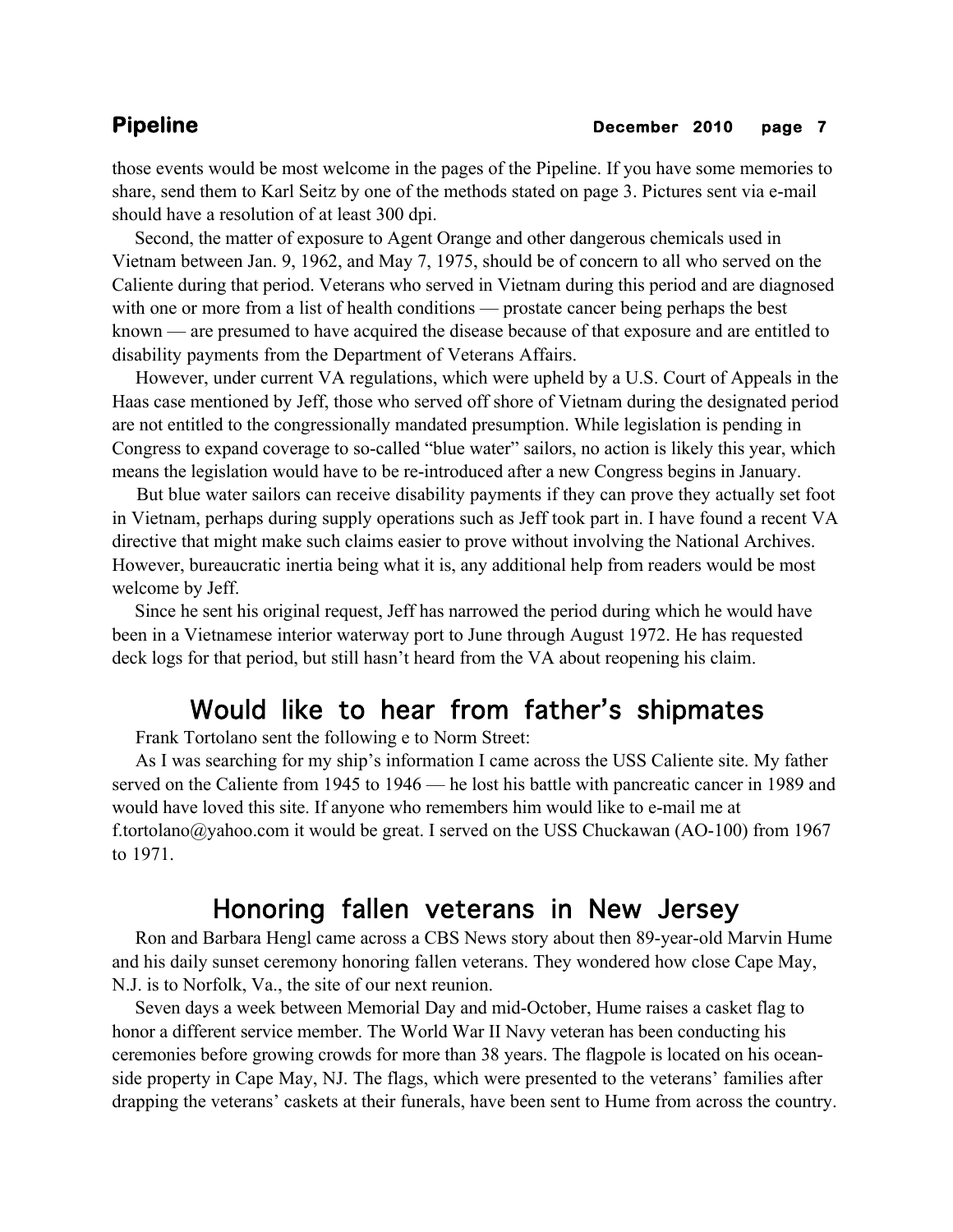The CBS story can be found on the Internet at http://tinyurl.com/325b9qk (for those unfamiliar with the tiny url service, typing this url and hitting return will send your browser to the actual, much longer, url). Other stories about Hume and his ceremony can be found by using an Internet search engine such as Google.

 Cape May is about 200 miles north, north-east of Norfolk on a route that includes a 17-mile, 85-minute ferry crossing of Delaware Bay. A longer route that goes around Delaware Bay is about 320 miles. Both routes use the Chesapeake Bay Bridge-Tunnel. If you do take the Cape May-Lewes Ferry, it is recommended you call ahead to reserve space for your vehicle.

# Memories An exceptional surgical procedure for war time

By Nancy M. Greenberg and Jane Bradford

(widows of Ben Greenberg, LTJG, 1943-45, and Paul Bradford, LT, 1943-45) When the Caliente was in the Pacific during 1943-45, Dr. Paul Bradford performed an appendectomy. However, the real outstanding event was when he performed a circumcision on one of the men. The rest of the crew tried to deter the patient, but he was insistent (no one knows exactly why).

 Considering that Paul was a general practitioner in Pennsylvania and had delivered a set of triplets amongst his many other deliveries, this was quite a coup. This act of surgery on board a ship during war time was very exceptional.

## Shipmate makes long trips to help vets

By Bob Howard, MMC

1968-1971

 This is about a "Shipmate" I met in the USS Caliente Association. Shortly after I was elected to host the San Francisco reunion I went to Pendleton Oregon for some private business. There were two men in the association that lived in Pendleton. I had never met either of them, so I called and arranged to meet both men and their wives at a restaurant for dinner. I met Jim Kuykendadall, his wife Donna and their son. Jim was an MM2 on the Cal from 1946 to 1948. I also met Wes All and his wife Nancy. Wes was a BMSN on the Cal from 1961 to 1965. We had a nice visit.

 On my next visit to Pendleton, I called Wes to see if they would like to meet for dinner and they invited me to their house for dinner. What I didn't know at the time was that it was Nancy's birthday. When I arrived they told me it was her birthday. Their daughter was there and they treated me like family. Wes was able to attend the San Francisco reunion and I was able to get to know him better.

 After Wes left the Navy he drove trucks for 40 years. Tractor trailers and logging trucks. About ten years ago he had to retire on disability. For the past ten years he has volunteered his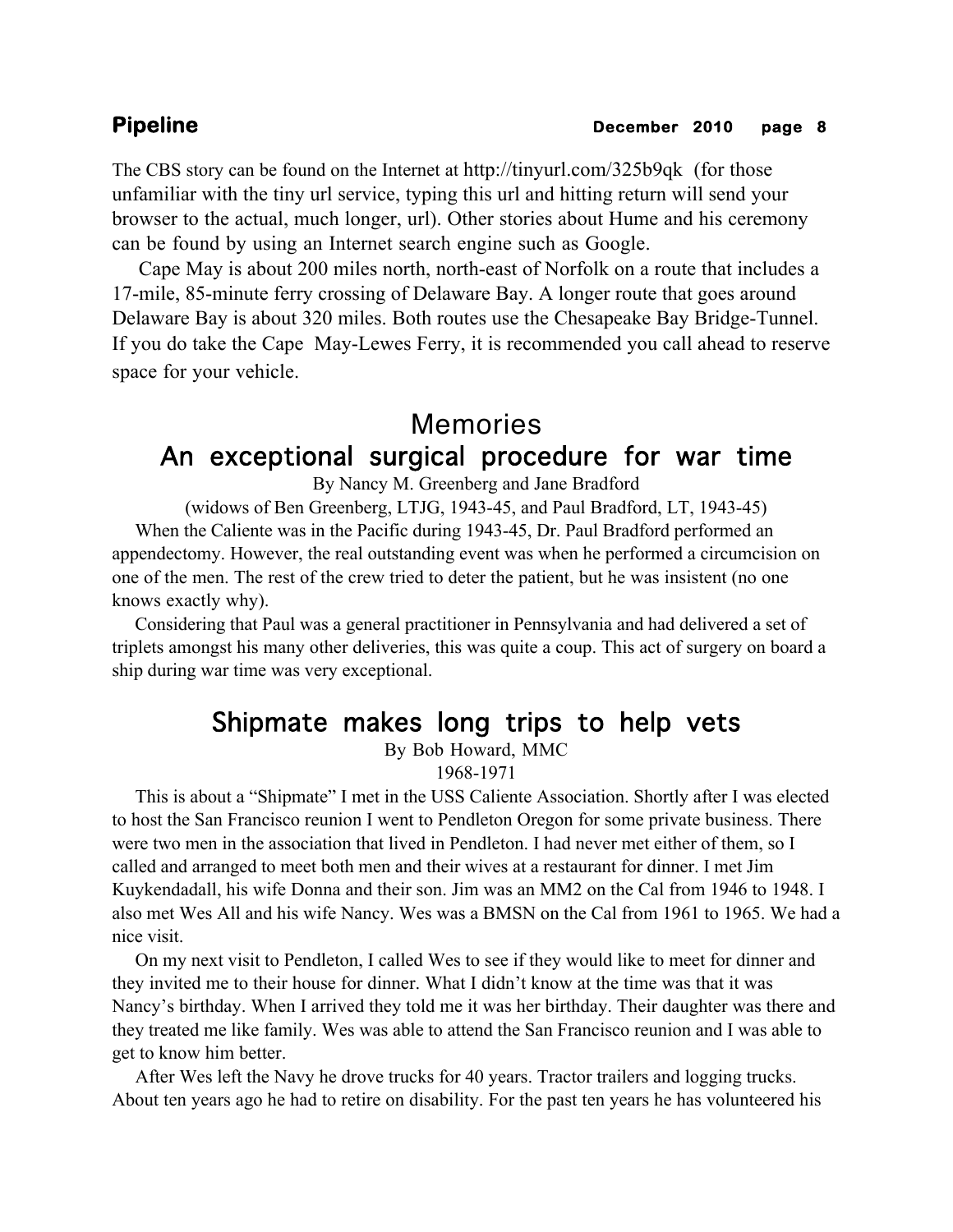## **Pipeline December 2010** page 9

time to take local veterans from the Pendleton area to the VA in Portland. That is a 450-mile round trip. He has been doing this two or three times a week. He gets reimbursed for mileage, but there is no pay involved. That is 900 to 1,300 miles a week. Sometimes he buys lunch for the veterans if they are hungry and can't afford it.

 Those of you that have met Wes and Nancy at the reunions know that he is a quiet guy and his wife is a sweetheart. I am very proud to call Wesley All a shipmate and friend.



# On the cargo deck

 More pictures from the box of memorbilia left to the USS Caliente Association by the late Capt. Donald A. McGuiness, skipper of the Cal in 1972 and 1973. Unfortunately, the people in these pictures, apparently taken on the cargo deck during unrep operations, were not identified in the received material. The editor would welcome any identifications that can be made by readers.

# New members write No mention of the Caliente

By Austin D. Barbay, BM3 1955-1957

 The Caliente participated in the atomic test in the Pacific Proving Grounds (Operation Red Wing) in 1956 (I was aboard then). The National Association of Atomic Veterans lists ships that were there, but no mention of the Caliente!

# 2010 Reunion attendees

The following people attended the Reunion in San Diego:

Wesley and Nancy All (BMSN, 1961 - 1965) Larry and Ida Baker (LTJG, 1957 - 1960) Morris and Joanne Banks (SM1, 1967 - 1970)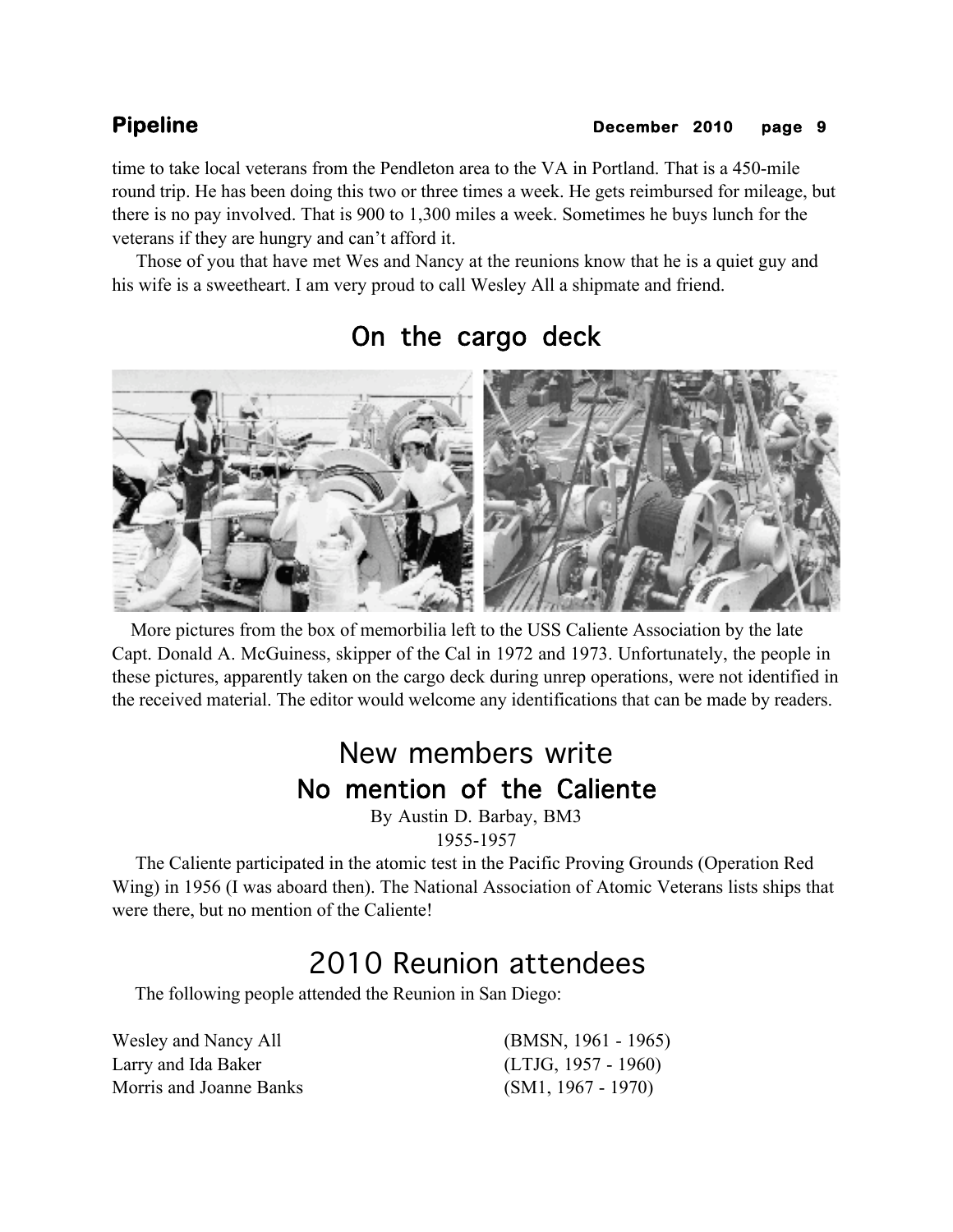| Red and Ann Bennett                                 | $(FT3, 1961 - 1962)$  |
|-----------------------------------------------------|-----------------------|
| Jim Bentz                                           | $(EN2, 1965 - 1967)$  |
| <b>Edwin and Jeanne Birdsall</b>                    | (GMSN, 1955 - 1957)   |
| Joseph (Jim) Carriere and Dixie Tonozzi             | $(QM3, 1961 - 1963)$  |
| Isidoro and Rita Chavez                             | (EM3, 1959 - 1962)    |
| <b>Bill and Barb Chisolm</b>                        | $(SN, 1967 - 1968)$   |
| Joe Coia, daughter Connie Coia, niece Leslie Blaise | $(CS3, 1951 - 1952)$  |
| John and Zelda Coleman                              | $(MM3, 1960 - 1964)$  |
| John and Diane Creedon, granddaughter, nephew       | $(QM1, 1943 - 1945)$  |
| Ed Fordyce                                          | $(PN3, 1960 - 1962)$  |
| Marvin and Susan Hardy                              | $(FN, 1960 - 1963)$   |
| Ron and Barbara Hengl                               | $(MM3, 1954 - 1957)$  |
| Robert and Sherris Howard                           | (MMC, 1968 - 1971)    |
| Patrick and Charleen Hurton                         | $(SK2, 1964 - 1966)$  |
| Robert and Ethel Jackson                            | $(CAPT, 1966 - 1968)$ |
| Merle and Billie Kersten                            | $(LT, 1950 - 1952)$   |
| Oscar and Lucy Loring                               | $(SH3, 1950 - 1954)$  |
| Robert and Susie Matyas                             | (EM3, 1962 - 1965)    |
| Ervin (Mac) and Connie McCormick                    | $(BT3, 1952 - 1956)$  |
| John and Linda McGonigle                            | $(BTC, 1964 - 1966)$  |
| Chris and Barbara Mueller                           | $(BM2, 1968 - 1972)$  |
| James and June Niquette                             | (BM3, 1950 - 1954)    |
| Vivian Pennington (widow of R.C.)                   | (BM1, 1943 - 1945)    |
| son Daniel and Angela Pennington                    |                       |
| daughter Carolyn and Gary Williams                  |                       |
| <b>Greg Perett</b>                                  | (LTJG, 1969 - 1972)   |
| Dan and Karen Ryan                                  | (LTJG, 1964 - 1966)   |
| Bryan and Bonnie Skokan                             | $(LTJG, 1966 - 1968)$ |
| Thomas and Barbara Smith                            | (LTJG, 1964 - 1966)   |
| Jeff and Sue Sturgis                                | (LTJG, 1970 - 1972)   |
| Carlos and Norma Vallejo                            | $(SN, 1951 - 1955)$   |
| JC and Betty Van Deusen                             | $(SFC, 1961 - 1965)$  |
| James and Jeanette Yourzek                          | $(MM3, 1960 - 1964)$  |

 On the following page is a group picture of those who attended the Reunion in Minneapolis. Readers of the electronic version are reminded that Acrobat Reader allows you to rotate a page on your computer screen for better viewing.